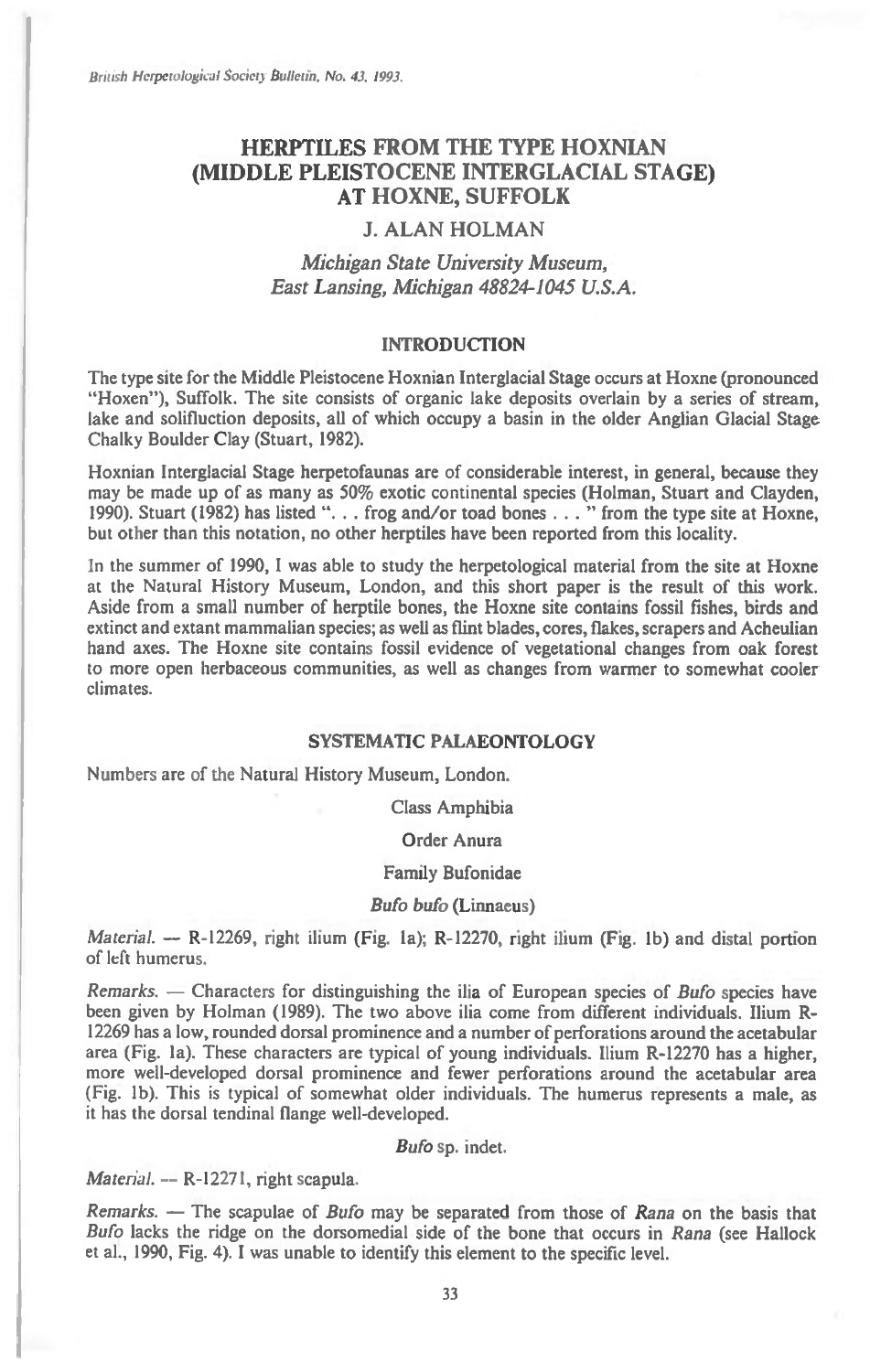

**I41** 

Fig. 1. Right ilia of *Bulo bufo* from the Hoxonian type site at Hoxne, Suffolk. A, R-12269: B. R-12270. The line equals 2 mm and applies to both figures

# Class Reptilia Order Squamata Family Colubridae

## Natrix natrix (Linnaeus)

Material. — R-12272, trunk vertebra.

Remarks. — The vertebra has the end of the hypapophysis blunt rather than acute as in Natrix maura and Natrix tessellata (Szyndlar, 1984).

# Natrix sp. indet.

Material. — R-12273, two small, fragmentary trunk vertebrae; R-12274, one fragmentary caudal vertebra.

Remarks. — These fragmentary vertebrae represent Natrix, but do not have specifically diagnostic parts.